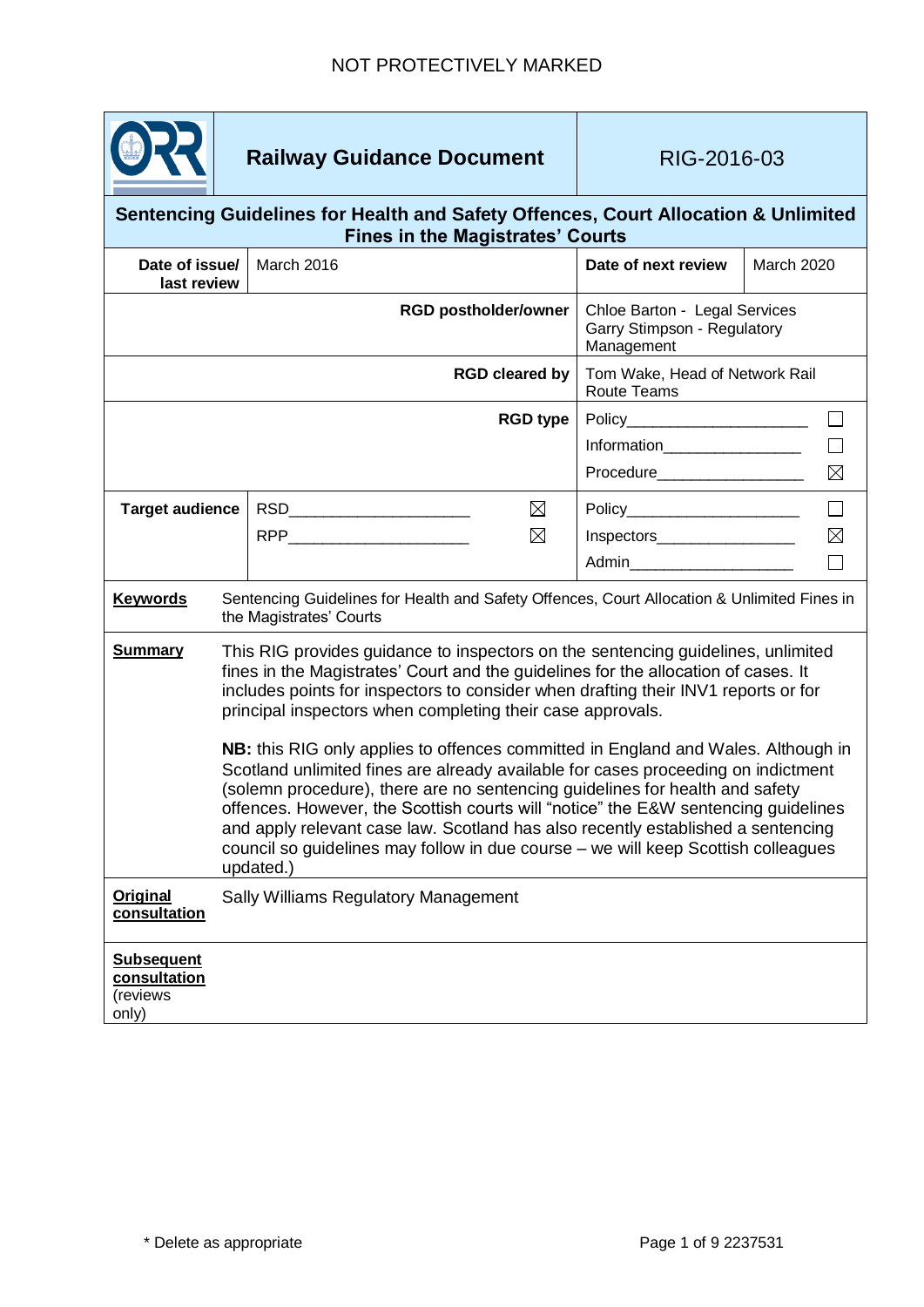### **INTRODUCTION**

- 1. This RIG aims to provide inspectors with an overview of the sentencing guidelines for health and safety offences, court allocation and unlimited fines in the Magistrates' Court.
- 2. It also aims to provide advice to inspectors in their case preparation and in completing the "appropriate mode of venue" section of an INV1.

### **THE SENTENCING GUIDELINES**

- 3. The sentencing guidelines, which were produced by the Sentencing Council, apply to all cases in England and Wales sentenced after the 1 February 2016 regardless of when the offence was committed.
- 4. The guidelines strictly only apply to HSWA s2, s3 and s7 offences and breaches of Health and Safety Regulations under HSWA s33(1)(c). Therefore, HSWA s6 and 8 etc. breaches are not subject to these guidelines. However, we anticipate that the courts will apply similar principles to all H&S cases.
- 5. The guidelines provide Judges with a starting point and range for sentencing based upon three core principles of culpability, seriousness of harm risked and the likelihood of the harm occurring. It also sets out other principles which could mitigate or aggravate the sentence.

### **Culpability**

- 6. The culpability for companies and individuals range from "very high" to "low" and the guidelines set out the factors which will generally lead to the different levels of culpability. For example: in order for a culpability level of very high to be established for a company there would need to be a deliberate breach of or flagrant disregard for the law.
- 7. A low level of culpability could apply if the failings were minor and it was an isolated incident.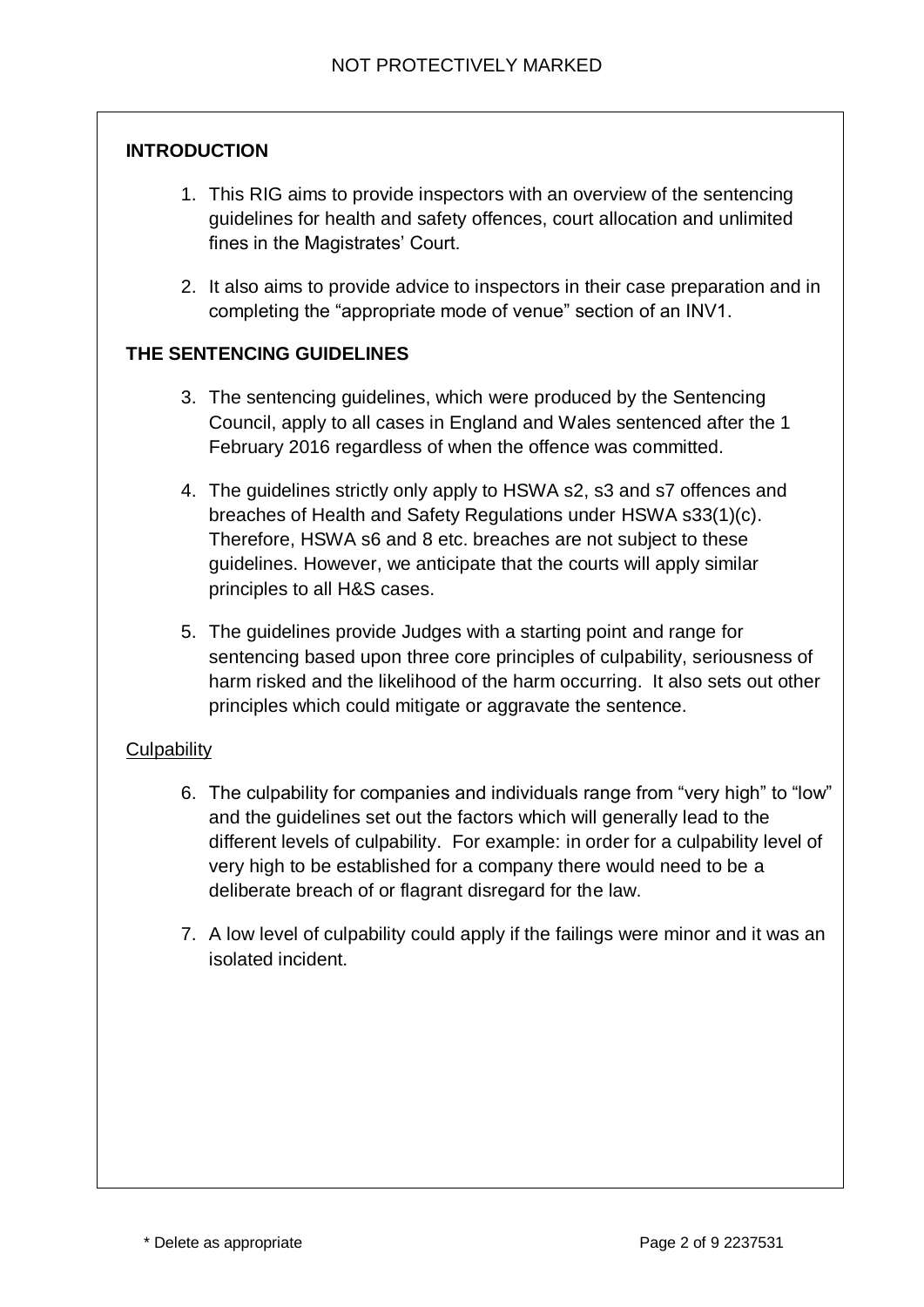### Levels of Culpability for Companies:

#### **Culpability**

Where there are factors present in the case that fall in different categories of culpability, the court should balance these factors to reach a fair assessment of the offender's culpability.

#### Very high

Deliberate breach of or flagrant disregard for the law

#### High

- Offender fell far short of the appropriate standard: for example, by
- failing to put in place measures that are recognised standards in the industry
- ignoring concerns raised by employees or others<br>failing to make appropriate changes following prior incident(s) exposing risks to health and safety
- allowing breaches to subsist over a long period of time

Serious and/or systemic failure within the organisation to address risks to health and safety

#### Medium

Offender fell short of the appropriate standard in a manner that falls between descriptions in 'high' and 'low' culpability categories

Systems were in place but these were not sufficiently adhered to or implemented

#### Low

- 
- Offender did not fall far short of the appropriate standard; for example, because:<br>• significant efforts were made to address the risk although they were inadequate on this occasion
- there was no warning/circumstance indicating a risk to health and safety
- Failings were minor and occurred as an isolated incident

### Levels of Culpability for Individuals:

### **Culpability**

Where there are factors present in the case that fall in different categories of culpability, the court should balance these factors to reach a fair assessment of the offender's culpability.

#### Very high

Where the offender intentionally breached, or flagrantly disregarded, the law High Actual foresight of, or wilful blindness to, risk of offending but risk nevertheless taken Medium

Offence committed through act or omission which a person exercising reasonable care would not commit

#### Low

Offence committed with little fault, for example, because

- significant efforts were made to address the risk although they were inadequate on this occasion
- there was no warning/circumstance indicating a risk to health and safety · failings were minor and occurred as an isolated incident

### Seriousness of harm risked

8. This is quite a straight forward element to determine. It asks that the Judge determines the level of harm that was risked by the breach, not the level of harm that actually occurred. For example, most cases involving work at height will attract a harm category level of A as a fall from a height could risk causing death.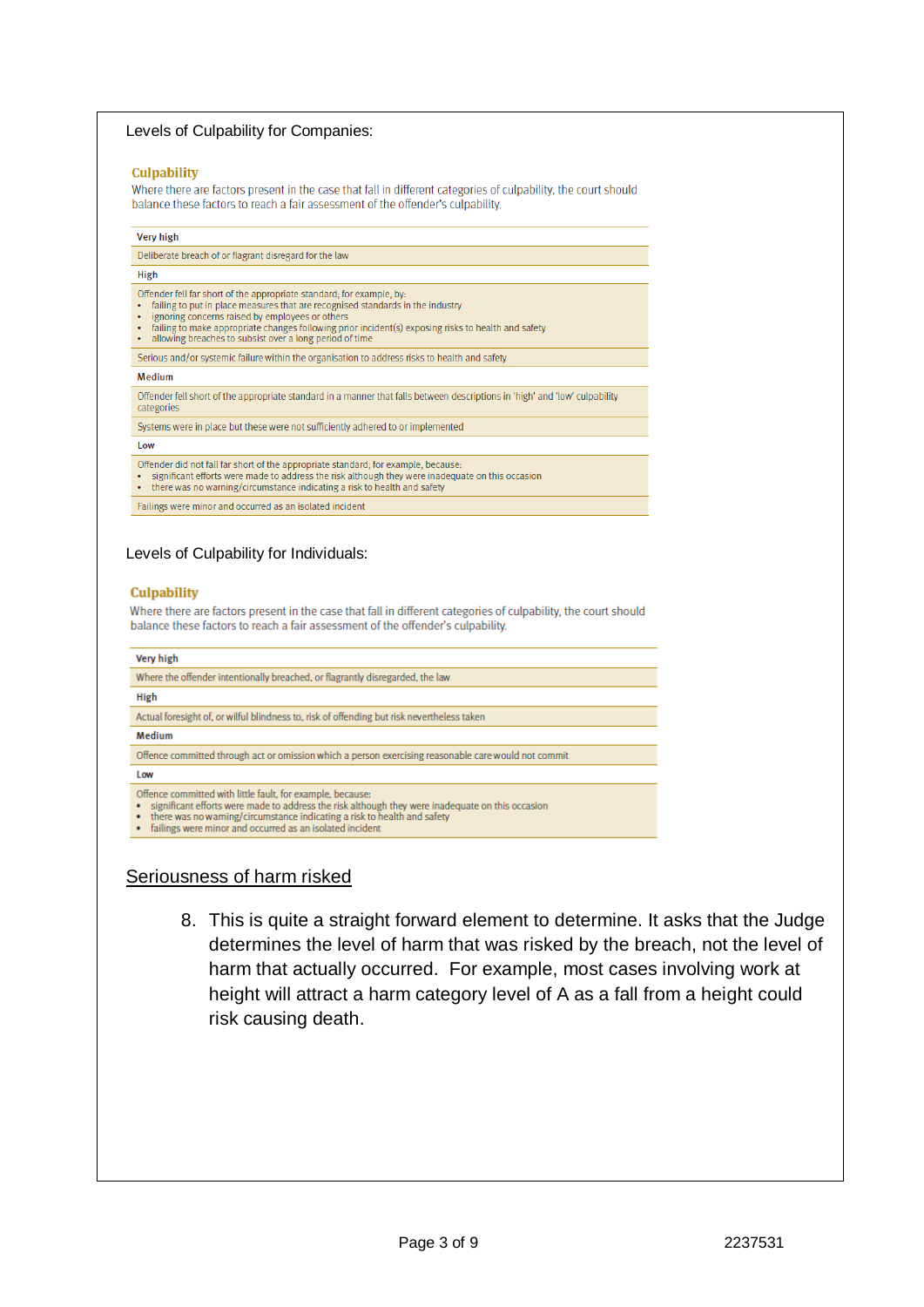### Likelihood of the harm occurring

- 9. This is a more difficult principle to establish. It asks that the Judge determines how likely it was that the harm would occur due to the nature of the breach. This is an element which may lend itself to technical arguments in Court.
- 10.Once the seriousness and likelihood are established, a harm category starting point can be determined from the below chart.

|                                     | Seriousness of harm risked                                                                                                                                                              |                                                                                                                                                                                                                                                                                                    |                                                                          |  |  |
|-------------------------------------|-----------------------------------------------------------------------------------------------------------------------------------------------------------------------------------------|----------------------------------------------------------------------------------------------------------------------------------------------------------------------------------------------------------------------------------------------------------------------------------------------------|--------------------------------------------------------------------------|--|--|
|                                     | <b>Level A</b><br>Death<br>٠<br>Physical or mental<br>impairment resulting in<br>lifelong dependency on third<br>party care for basic needs<br>Significantly reduced life<br>expectancy | Level B<br>Physical or mental impairment, not<br>amounting to Level A, which has<br>a substantial and long-term effect<br>on the sufferer's ability to carry out<br>normal day-to-day activities or on<br>their ability to return to work<br>A progressive, permanent or<br>irreversible condition | Level C<br>• All other cases not<br>falling within Level A<br>or Level B |  |  |
| <b>High likelihood</b><br>of harm   | Harm category 1                                                                                                                                                                         | Harm category 2                                                                                                                                                                                                                                                                                    | Harm category 3                                                          |  |  |
| <b>Medium</b><br>likelihood of harm | Harm category 2                                                                                                                                                                         | Harm category 3                                                                                                                                                                                                                                                                                    | Harm category 4                                                          |  |  |
| Low likelihood<br>of harm           | Harm category 3                                                                                                                                                                         | Harm category 4                                                                                                                                                                                                                                                                                    | Harm category 4 (start<br>towards bottom of range)                       |  |  |

11.The Judge must then take into consideration whether the offence exposed a number of workers or members of the public to risk of harm and whether the offence was a significant cause of actual harm. If one or more of these elements are present then the Judge can consider raising the harm category. The actions of victims are unlikely to be considered contributory events. Offenders are required to protect workers or others who may be neglectful of their own safety in a way which is reasonably foreseeable.

NB: if the actual harm is lesser than the harm risked, the harm category level should not be raised. For example: an offence may give rise to a risk of death with a medium likelihood of that harm occurring inviting a harm category of 2. If the injured person only suffered bruising then the harm category should remain unaltered. If the person died due to the offence, then the Judge could raise the level to harm category 1.

### Financial Information - Companies

12.Once the culpability and harm category have been determined, the guidelines set out the starting point for fines. These are divided into different groups (very large, large, medium, small and micro) depending upon the turnover of the company. It is therefore important to obtain the financial information of companies at an early stage. It is incumbent upon the company to provide up-to-date and full financial information for the last three years to the court.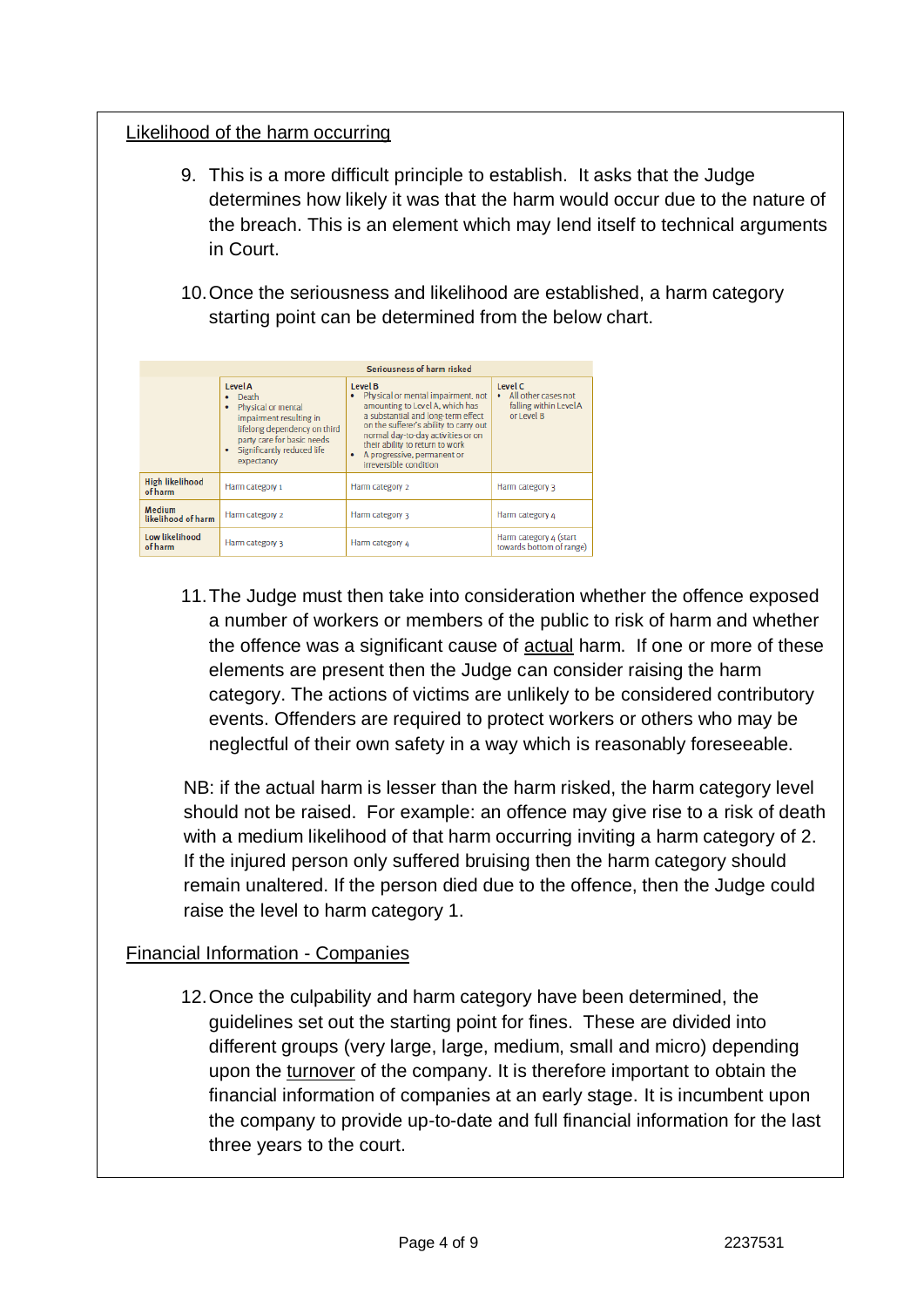13.A Judge should initially start a fine at the "starting point" – however the final level can move within the "category range" depending on other aggravating/mitigating features.

Example: Medium sized company (turnover between £10 - £50 million) where high culpability and harm category 1 or 2 has been determined. The starting point would be either £950k or £450k:

| <b>High culpability</b> |          |                         |
|-------------------------|----------|-------------------------|
| Harm category 1         | £950,000 | $f600,000 - f2,500,000$ |
| Harm category 2         | £450,000 | $f220.000 - f1.200.000$ |

- 14.Where offences are committed by companies whose turnover far exceeds £50 million (the "very large" category) the guidelines state that Judges should consider whether it is necessary to exceed the suggested category range.
- 15.For individuals the above does not apply, but the Judge will still take into account their financial situation when determining the final level of a fine.
- 16.*Whirlpool UK Appliances Ltd v R* [2017] EWCA Crim 2186 gives helpful guidance on the Court of Appeal approach to 'very large organisations.'

## Other factors:

- 17.Once a starting point has been determined the Judge can adjust the final fine level by taking into account other factors. Firstly, the Judge will consider any aggravating or mitigating factors, for example previous convictions or lack of previous convictions, cost-cutting at the expense of safety, poor health and safety record, high level of co-operation, evidence of steps taken to remedy problems
- 18.The guidelines then ask Judges to "step back" and see if the fine level reflects how far the offender fell below the acceptable standard. It should not be cheaper to offend than to take the appropriate precautions. A fine should be "sufficiently substantial to have a real economic impact which will bring home to both management and shareholders the need to comply with health and safety legislation."
- 19.The Judge should then consider other financial factors, such as the profit level of the company, whether a high fine would put them out of business etc. Where an offender is either a public or charitable company then a fine should be substantially reduced if they can show that the proposed fine would have a significant impact on the provision of its services. Guidance is available from the Legal Team regarding the status of Network Rail as a public body.
- 20.Finally, Judges should give the appropriate discount for a guilty plea, which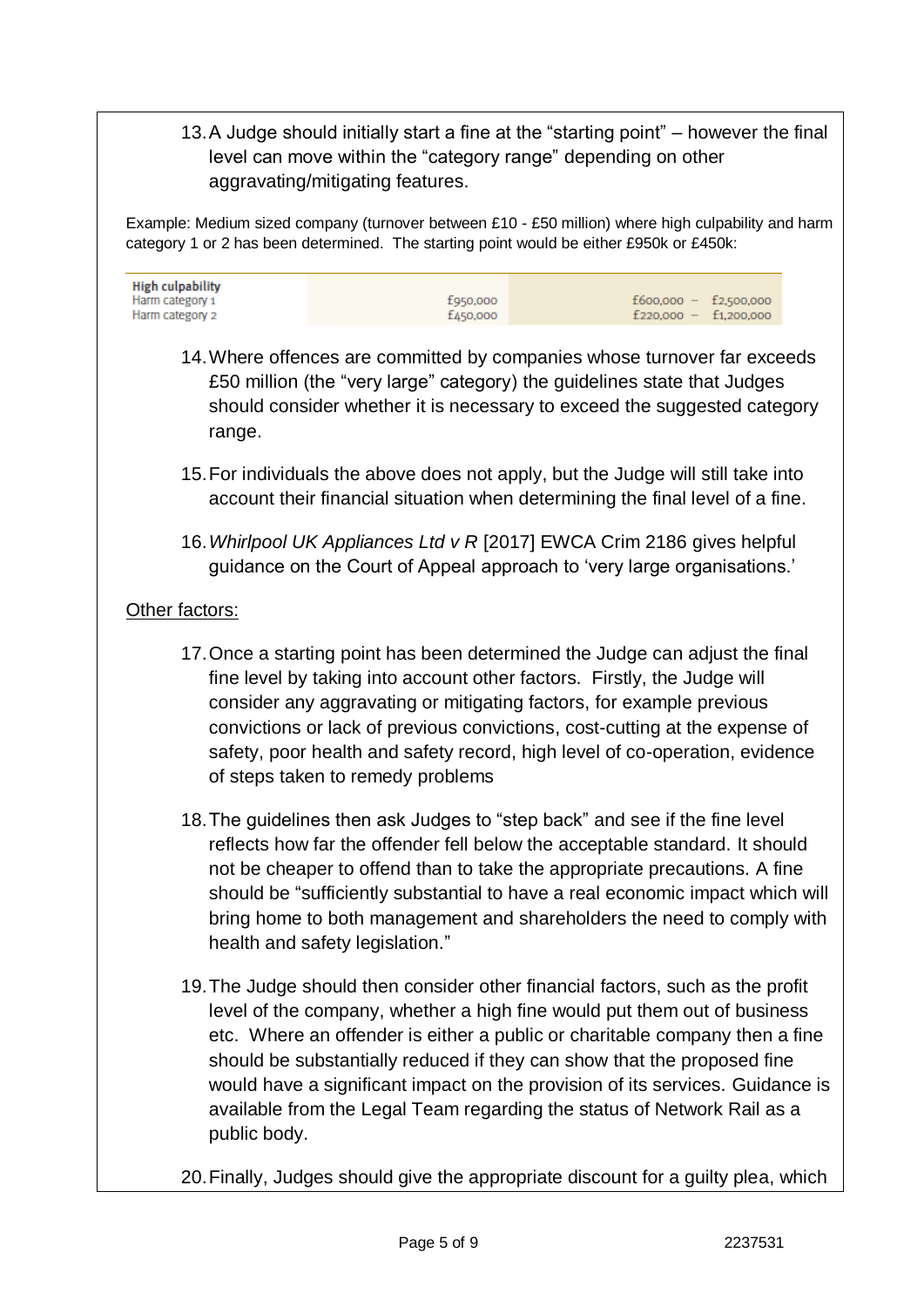is currently set at a 1/3 if the offender has pleaded guilty at the earliest opportunity. The first stage will normally be the first hearing at which a plea or indication of plea is sought and recorded by the court. The reduction decreases after that first stage in accordance with the definitive guideline on Reduction in Sentences for a Guilty Plea:

https://www.sentencingcouncil.org.uk/wp-content/uploads/Reduction-in-Sentence-for-Guilty-plea-Definitive-Guide\_FINAL\_WEB.pdf

### Implications/actions for ORR cases:

- 21.Previously for sentencing, reliance was placed upon producing a Friskies schedule which sets out the general mitigating and aggravating features. Whilst these can still be completed, it is expected that they may become increasingly more redundant.
- 22.Judges, will be expecting our views on culpability, risk of harm and the likelihood of harm in conjunction with the general mitigating and aggravating features. It is therefore likely that dialogue on this issue with the defence will begin prior to cases reaching Court.

Inspectors should therefore consider these factors when drafting their INV1 reports in order to assist in the appropriate drafting of case summaries and determining the correct venue for trial.

### **UNLIMITED FINES IN THE MAGISTRATES' COURT**

- 23.The Magistrates' Court now have the powers to impose fines of any amount, therefore they could sentence any of the new fines levels imposed by the sentencing guidelines.
- 24.These powers only extend to offences which occurred on or after the **12 March 2015.** If the offence pre-dates this date, then the normal Magistrates' Court fine level applies – namely £20k per offence for companies or the statutory maximum for individuals.

### **COURT ALLOCATION GUIDELINES**

- 25.New allocation guidelines have also been published to help Judges determine the appropriate venue for cases – these apply to all cases heard after 1 March 2016 regardless of when the offence occurred.
- 26.In general, offences should be dealt with in the Magistrates' Court unless:

a) The sentence would clearly be in excess of the Court's sentencing powers, after taking into account the personal mitigation and any reduction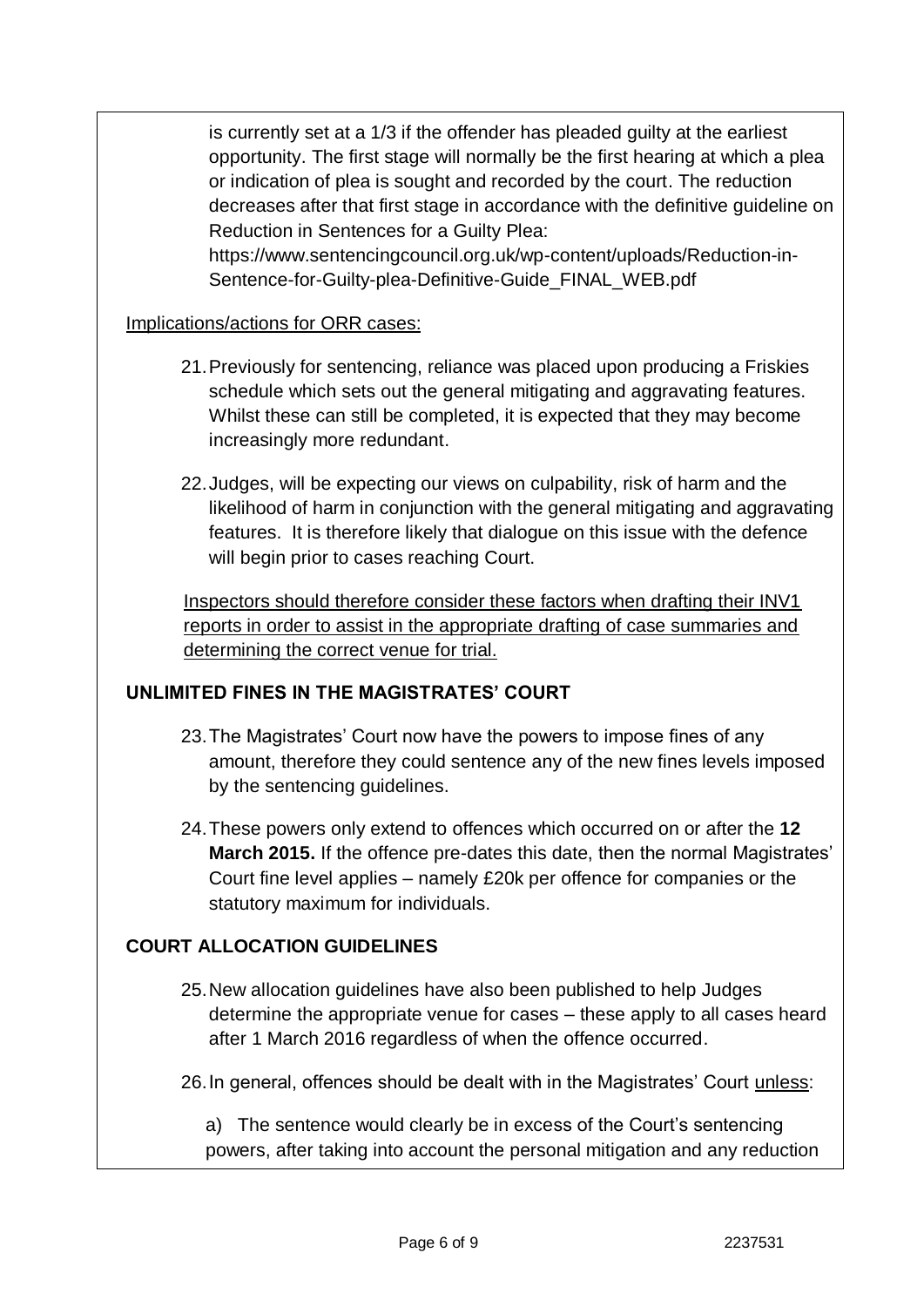for a guilty plea; and/or

b) For reasons of unusual legal, procedural or factual complexity, the case should be tried in the Crown Court. This exemption may also apply where a **very substantial fine** is the likely sentence.

27. Where cases stay in the Magistrates' Courts and the unlimited fines apply, the more serious cases will only be heard by an authorised District Judge (DJ). It is our responsibility to notify the parties if we believe that a DJ is required, not less than 7 days before the first hearing.

28. An authorised DJ will be needed for:

a) Cases involving death or significant life changing injury or a high risk of death or significant life changing injury;

b) Cases where the defendant has a turnover in excess of £10 million but does not exceed £250 million and has acted in a deliberate, reckless or negligent manner;

c) Cases where the defendant has a turnover in excess of £250 million; or

d) High profile cases or ones of an exceptionally sensitive nature.

### Implications for ORR cases

29. For offences which occurred prior to 12 March 2015, due to the new sentencing guidelines which set substantially higher fine levels, there will be very few cases which may stay in the Magistrates' Court. It is expected that only cases involving small to micro sized companies and individuals will stay in the Magistrates' Court.

30. For offences which occurred after 12 March 2015, due to the Magistrates' Court unlimited fine powers none of these cases will meet the criteria under point 26 a) above. Therefore, only cases which come under point 26 b) will be sent to the Crown Court, namely where the case involves particularly complex elements or where a substantial fine is likely – which could apply for large to very large companies. We can make representations at the Magistrates' Court if we consider that a case should be sent to the Crown Court. Inspectors should be aware that now that Magistrates do have unlimited sentencing powers cases that in the past we may have expected to go to the Crown Court may remain in the Magistrates.

31. It is therefore important that when inspectors are determining appropriate venue, they have consideration to the following: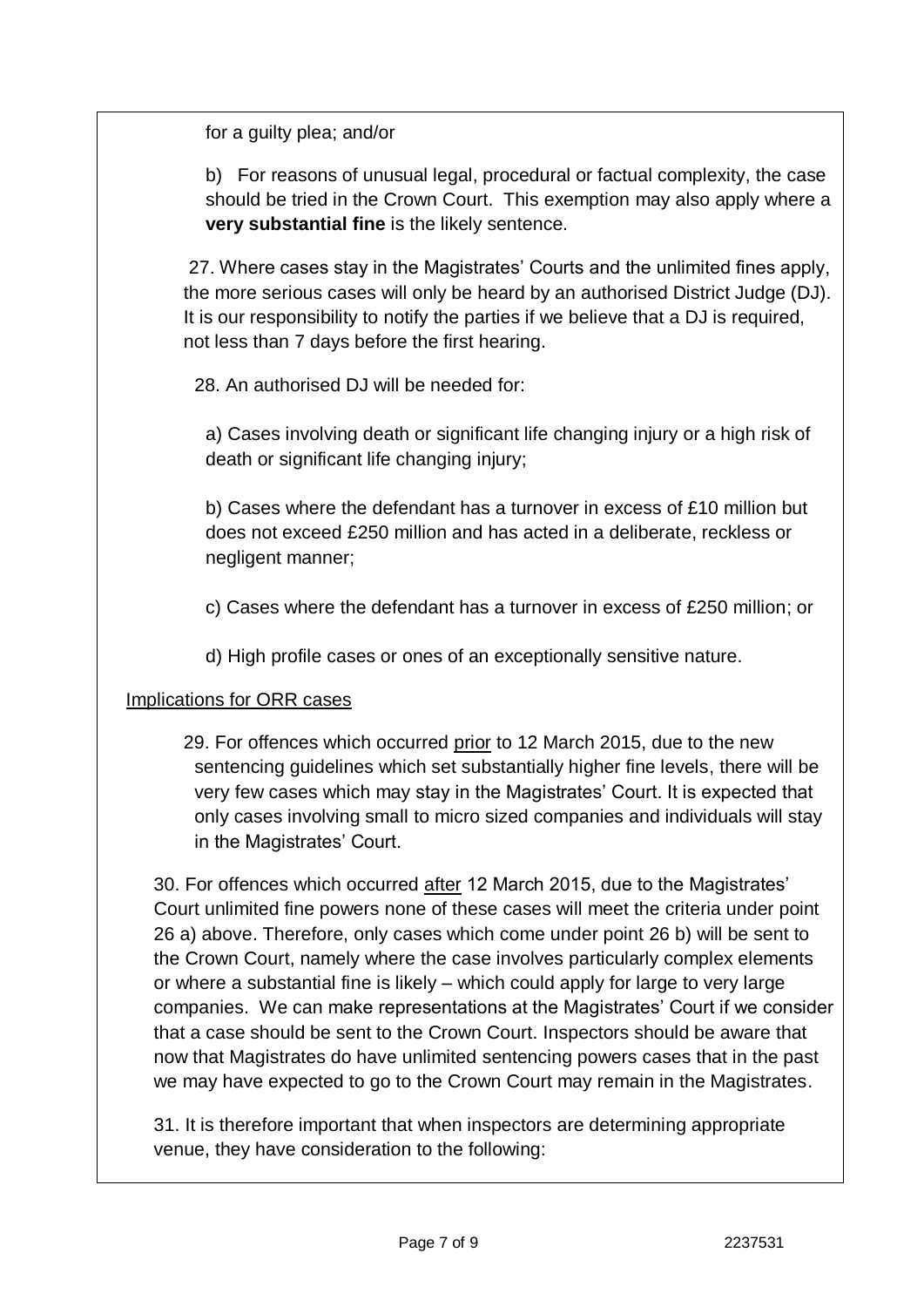- **When the offence occurred** NB: some offences can span across a period of time, in these instances it is the start date of the offence which must be considered. For example: an offence which was ongoing between the 1 January 2015 to the 30 March 2015 will come under the old rules.
- **Whether the case involves particularly complex matters of law** this may include cases which involve substantial technical expert evidence, or large quantities of complex evidence etc.
- **Whether the case will likely attract a very substantial fine** reference will need to be made to the sentencing guidelines. For cases involving large companies, where death or substantial injury is involved or risked, then there is likely to be a very substantial fine.

32. If the case can stay in the Magistrates' Courts we should consider the criteria that require a DJ to hear the case. The Legal Services Team can advise and will notify the parties where necessary.

33. NB: Regardless of when the offence occurred, the defence maintain the right to elect to have their trial at the Crown Court. The Allocation Guideline can be found here: https://www.sentencingcouncil.org.uk/wpcontent/uploads/Allocation\_Guideline\_2015.pdf

|                                                     | Sentencing<br>guidelines apply | Unlimited fines in the<br>Magistrates' Court<br>apply | Allocation guidelines<br>apply |
|-----------------------------------------------------|--------------------------------|-------------------------------------------------------|--------------------------------|
| Offence Committed prior<br>to 12 March 2015         | X                              |                                                       | X                              |
| <b>Offence Committed after</b><br>the 12 March 2015 | X                              | X                                                     | x                              |

# **SUMMARY OF APPLICATION OF GUIDELINES**

# **Action by inspectors**

34. When writing investigation reports for cases that are to be recommended for prosecution:

a) Obtain financial information about potential defendants from Companies House. This is arranged on request by ORR's Information Manager. See para.